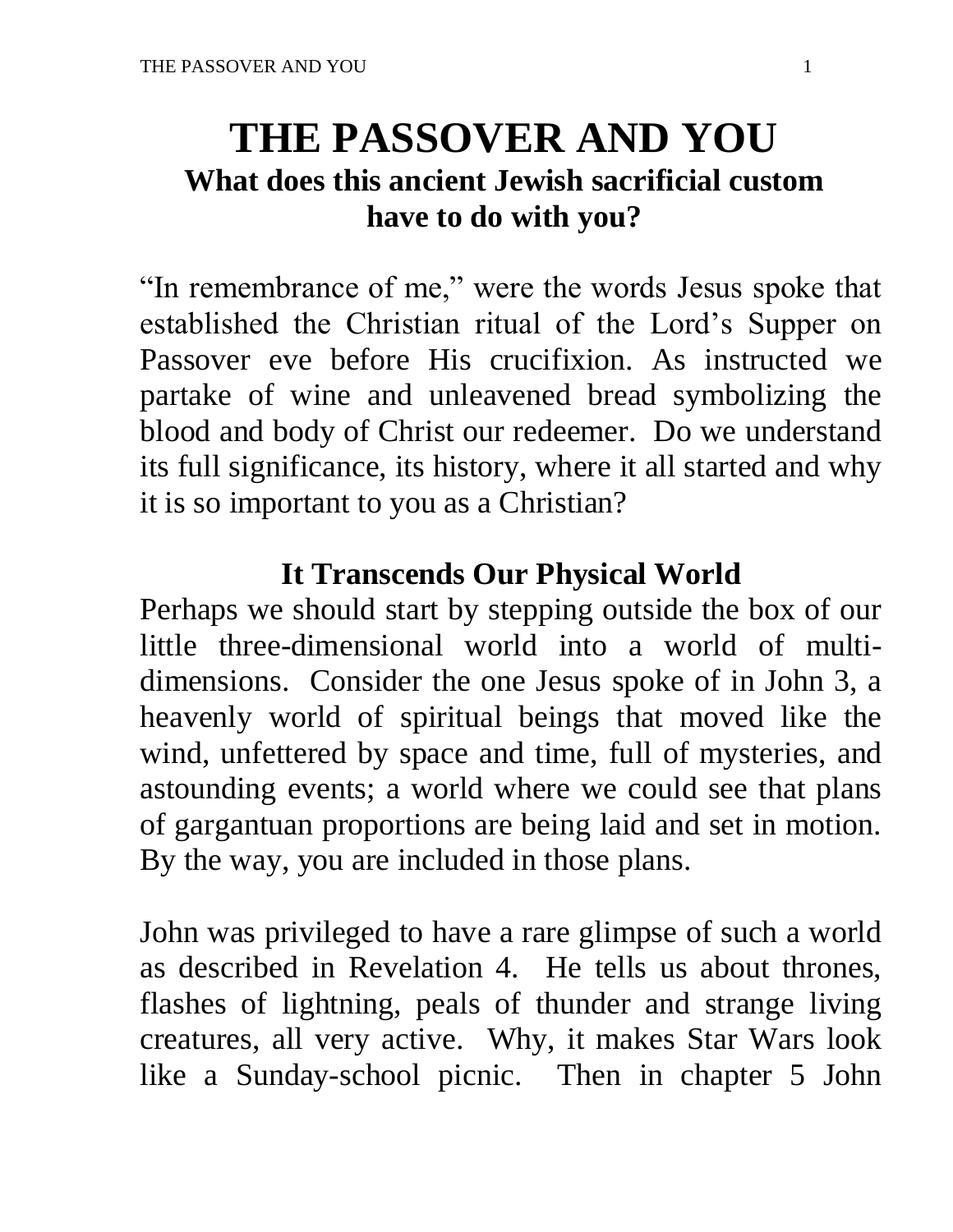describes an outcome of events that involves us all. The subject is the book of life, a life that was lost and then regained. Warned of in Genesis 2:17; lost in Genesis 3:1-7 and regained at the cross of the Passover on Nisan 14, the very day and the hour of the slaying of the Passover Lambs in Jerusalem.

"And I saw a scroll in the right hand of the one who was sitting on the throne, a scroll with writing on the inside and on the back, and sealed with seven seals. A mighty angel with a loud voice was shouting out this question: "Who is worthy to break the seals on this scroll and to unroll it?" "But no one in all heaven or earth or from among the dead was permitted to open and read it."

"Then I wept with bitter disappointment because no one anywhere was worthy; no one could tell us what it said. But one of the twenty-four Elders said to me, "Stop crying, for look! The Lion of the tribe of Judah, the Root of David, (*Christ)* has conquered, and proved himself worthy to open the scroll and to break its seven seals."

## **God's Lamb at the Throne**

"I looked and saw a Lamb standing there before the twenty-four Elders, in front of the throne and the Living Beings, and on the Lamb were wounds that once had caused his death. He had seven horns and seven eyes, which represent the seven-fold Spirit of God, sent out into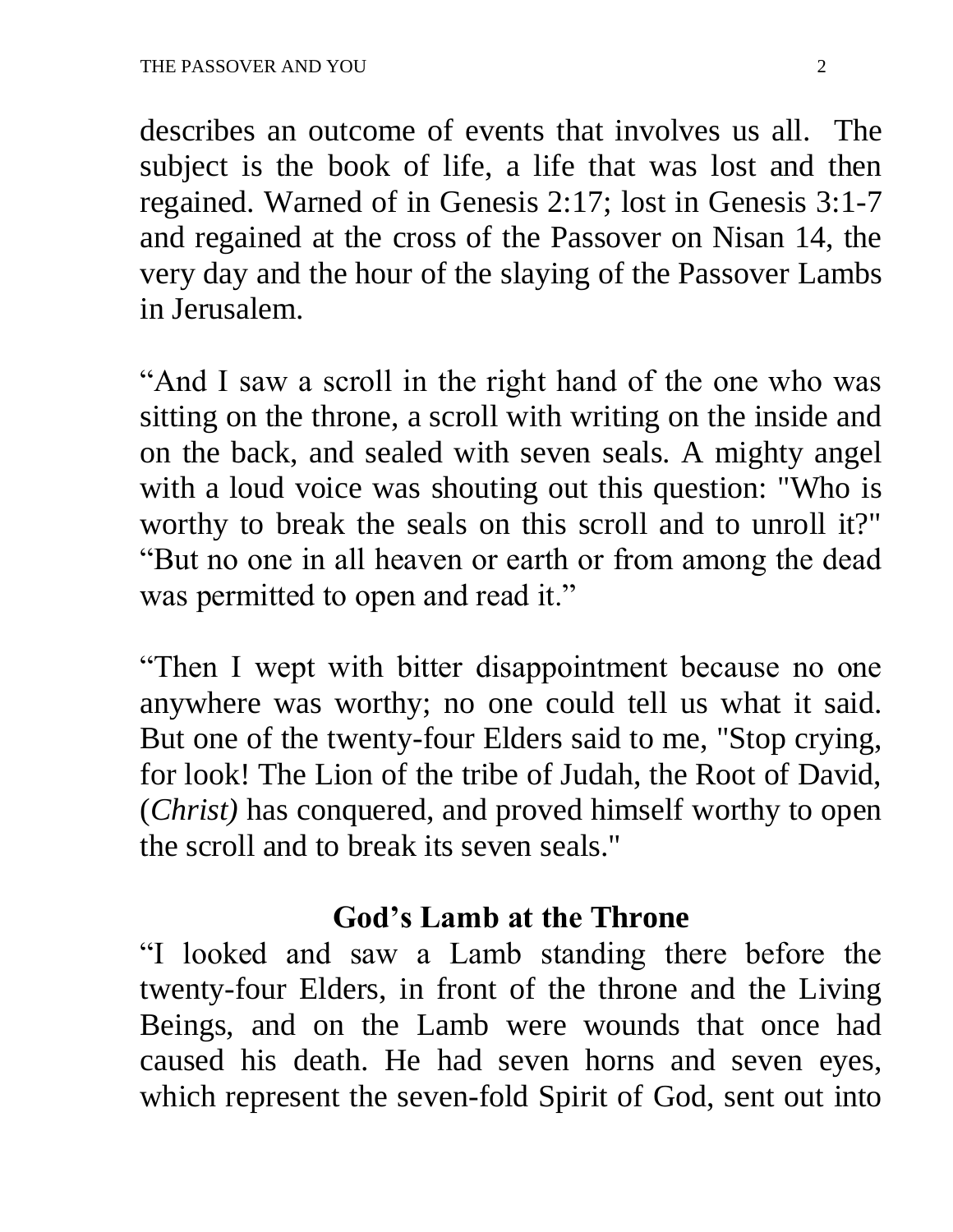every part of the world. He stepped forward and took the scroll from the right hand of the one sitting upon the throne. And as he took the scroll, the twenty-four Elders fell down before the Lamb, each with a harp and golden vials filled with incense-the prayers of God's people!"

#### **The only one worthy**

They were singing him a new song with these words: "You are worthy to take the scroll and break its seals and open it; for you were slain, and your blood has bought people from every tribe, and tongue, and people, and nation as gifts for God. "And you have gathered them into a kingdom and made them priests of our God; they shall reign upon the earth" (Rev. 5:1-10 NLB).

Here then, is the whole story in capsule form. A lost world redeemed. But we can play it out in its full glory by starting with the gripping story of Abraham and Isaac in Genesis 22; a chilling account of obedience, sacrifice and a prophecy. Consider Abraham's prophetic answer to Isaac's question, "My son, God will provide Himself a lamb for a burnt offering." And thus, Isaac was passed over.

From there we move forward in time to the ancient land of Egypt where we meet a slave nation that also is to be passed over. At this time the procedures of the Passover are explained in meticulous detail, and because they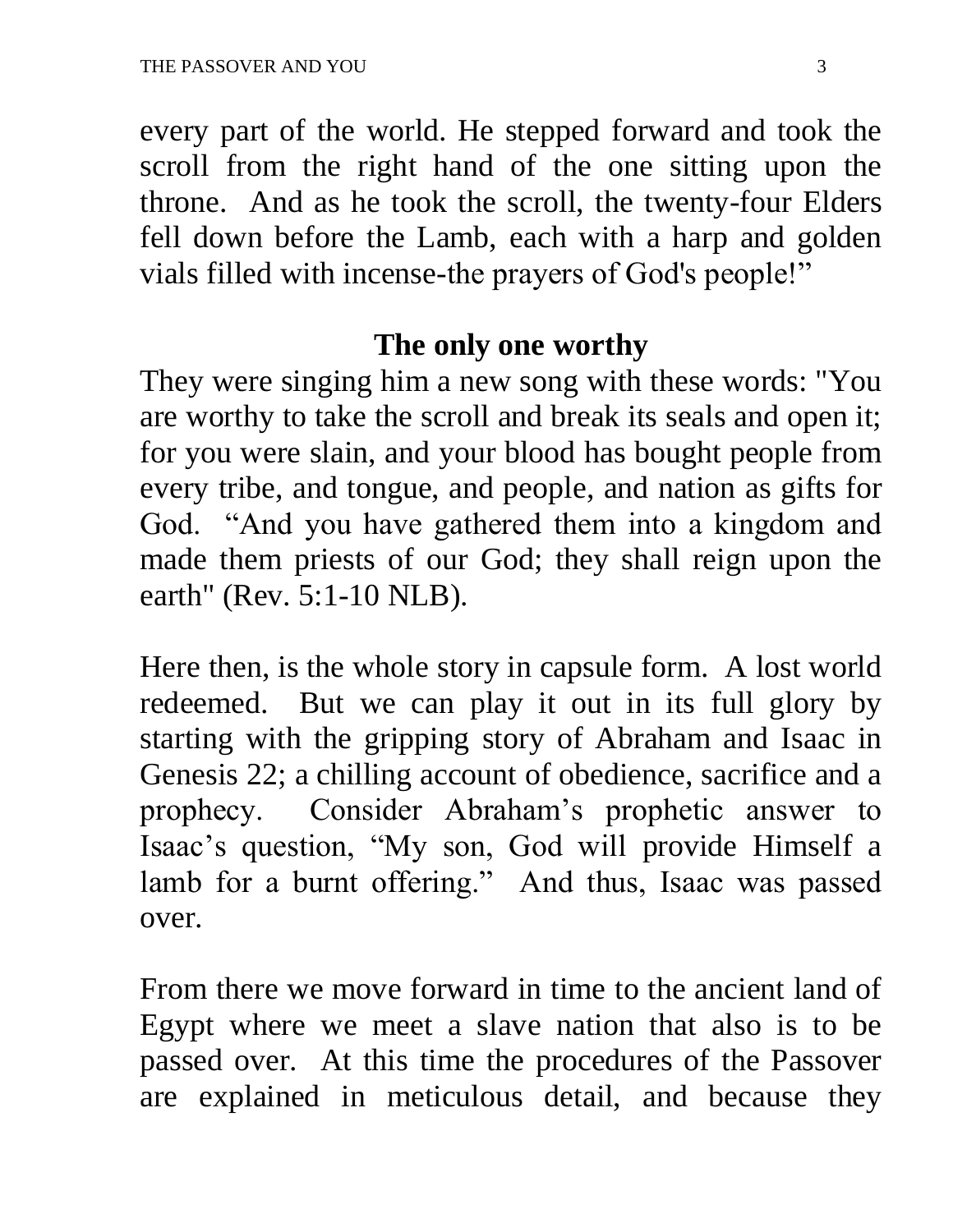obeyed, an entire nation was passed over. Read the whole exciting story in Exodus 12. Later, the Lord gave Israel the  $14<sup>th</sup>$  day of the first month, identified as  $\underline{His}$  Passover as a remembrance of their deliverance from bondage (Lev. 23:4-5).

#### **God's Lamb on earth**

Moving forward about 2000 years, we see Abraham's Prophecy fulfilled in its antitype. The Lion of the tribe of Judah has come in the form of man to be delivered as, "the Lamb of God which taketh away the sin of the world". And *all* in the world who believe in Him will be passed over at His end-time judgment. For it is He who has redeemed us from the second death described in Revelation 20:6 and 14.

Then in Matthew 27:51 we read, "And, behold, the veil of the temple (*secluding the holiest place in the temple, God's throne*) was rent in twain from the top to the bottom; (*from God to man*) and the earth did quake, and the rocks rent."

Bit by bit, through such tragedy, we begin to see the beauty and perfection of God's long-range plan for man. Matthew 13:35 takes on a whole new meaning when we read, "I will utter things that have been kept secret from the foundation of the world."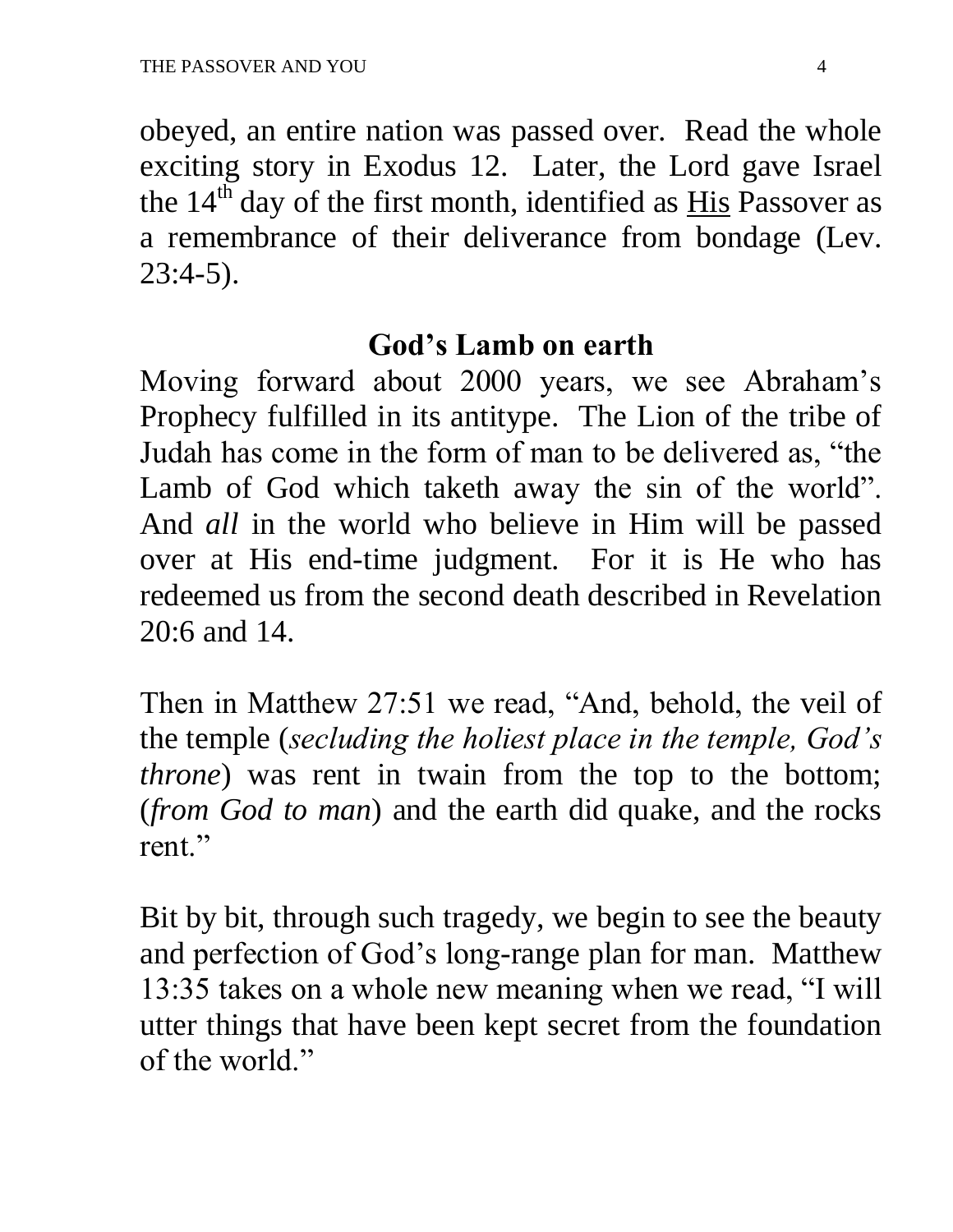Suddenly, our eyes are opened to an astounding revelation as we read in Ephesians 1:4b "He hath chosen us in him before the foundation of the world, that we should be holy and without blame before him in love." Can you believe it? He chose you and me even before the earth was formed; furthermore our sins and iniquities will He remember no more (Heb. 10:17).

#### **Our God given right:**

We read in Hebrews 10:19-22, "Having therefore, brethren, boldness to enter into the holiest by the blood of Jesus." (*Permission has now been granted you and me to enter where no man has entered before, save the priest and then only a once a year earthly semblance at that*). "By a new and living way, which he hath consecrated for us, through the veil, that is to say, his flesh; And having an high priest over the house of God." (*No longer is there a need for an earthly Priest, to mediate between man and*  God. We now have a direct link to the Father through the *only mediator recognized and authorized by God, Jesus Christ, I Tim. 2:5*)*.* " Let us draw near with a true heart in full assurance of faith, having our hearts sprinkled from an evil conscience, and our bodies washed with pure water."

Again we are encouraged to approach God boldly. "Let us therefore come boldly unto the throne of grace that we may obtain mercy, and find grace to help in time of need" (Heb. 4:16). The way has now been opened for us to go directly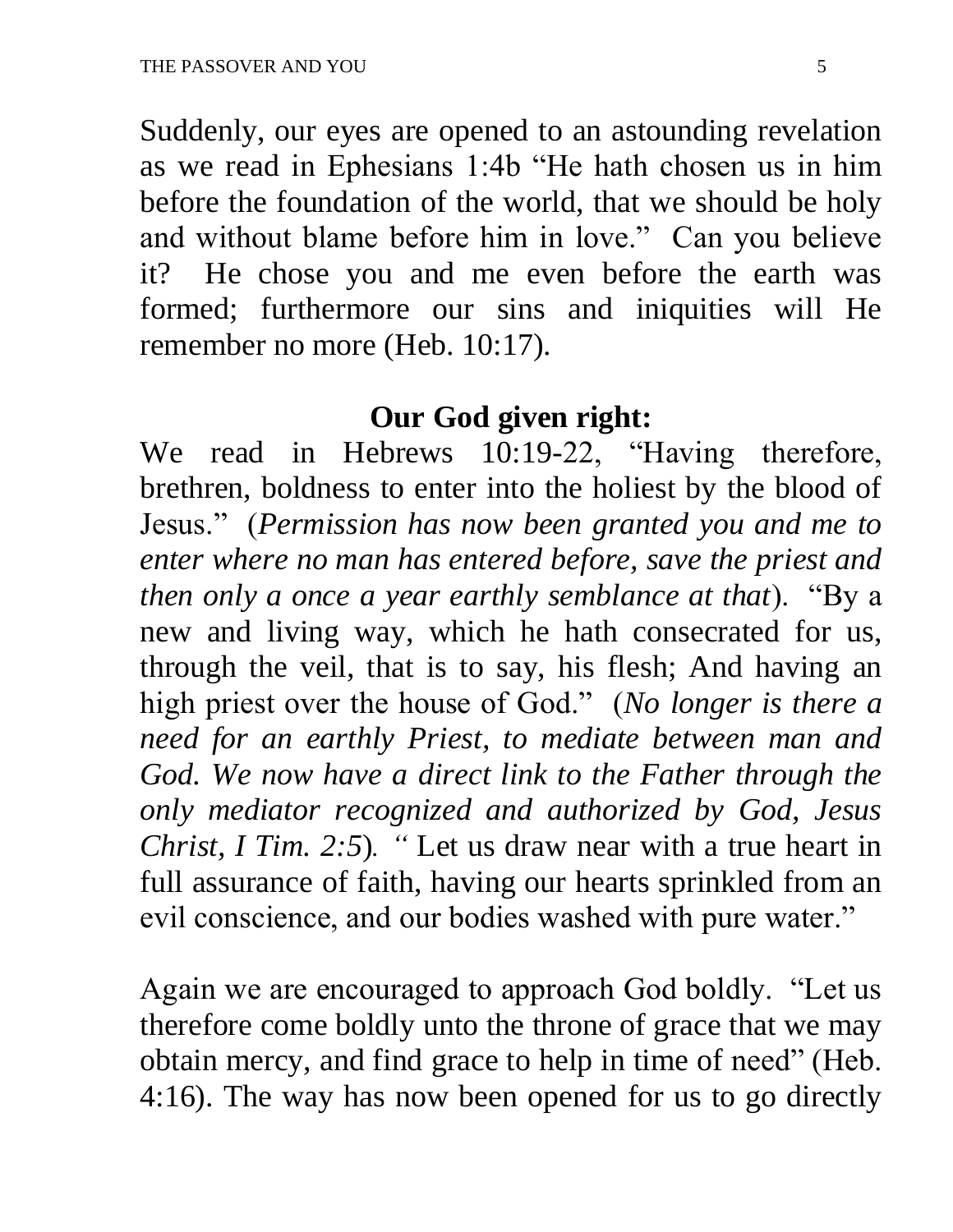to God through Christ. For Christ has replaced the Levitical Priesthood and become our High Priest, the only advocate needed between God and man. Study the book of Hebrews prayerfully and reap a wonderful understanding of man's access to God the Father through Christ.

Can you grasp this? You have a personal invitation to enter the most Holy of Holies, the very throne of God's grace. A personal God means that you go directly to Him with the very Son of God as your advocate? That is why we must come to God individually, one by one. Not by birth, race or denomination, but as an individual. No religious organization, priest, minister, or Satan himself can stand between you and God unless you let them. For the Son of man has come to save that which was lost (Matt. 18:11), our personal Passover has come (I Cor. 5:7).

## **Consider**

"Are not five sparrows sold for two farthings, and not one of them is forgotten before God? But even the very hairs of your head are all numbered. Fear not therefore: ye are of more value than many sparrows" (Luke 12:6-8).

For He has said, "I will never leave you nor forsake you. You are mine; I created you. It was I that formed you in your mother's womb. I loved you then, I love you now, for I have created you in my image. I have great plans for you, wonders that will leave you wide-eyed and breathless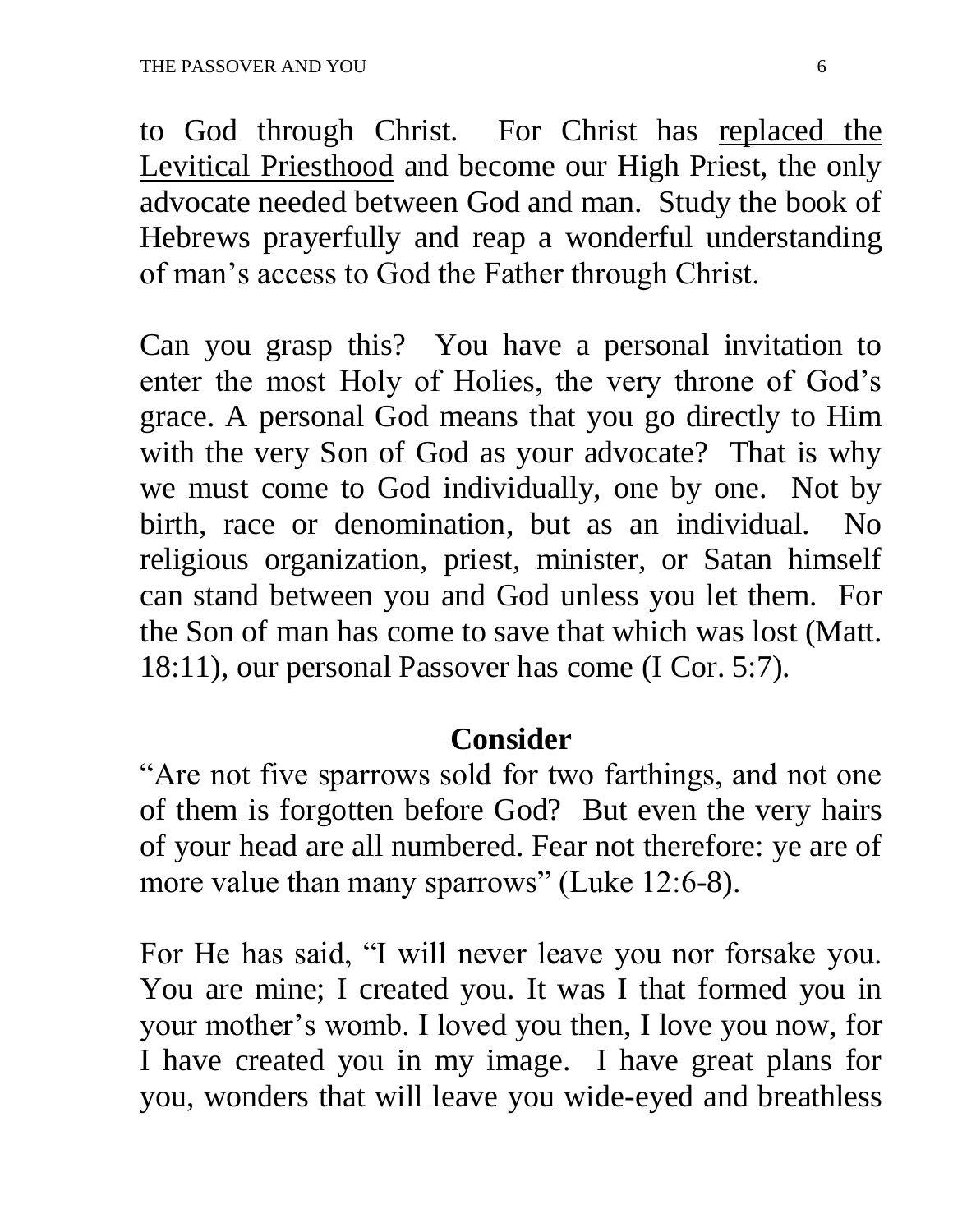for the thrill of it all. For as it is written, Eye hath not seen, nor ear heard, neither have entered into the heart of man, the things which I have prepared for you."

"The life I have given you comes with a promise. I promise that I will see you through every hardship, disappointment, and pain. You are my handiwork and I will raise you up on that last day and set you in a seat of honor at the marriage supper of the Lamb. You did not choose me, I chose you, and in no way will I cast you out" (I Cor. 2:9, Heb. 13:5, Ps. 139:13-16, John 6:44).

#### **Now Hear This**

"What man among you, if he has a hundred sheep and has lost one of them, does not leave the ninety-nine in the open pasture and go after the one which is lost until he finds it? When he has found it, he lays it on his shoulders, rejoicing. And when he comes home, he calls together his friends and his neighbors, saying to them, 'Rejoice with me, for I have found my sheep which was lost!' I tell you that in the same way, there will be more joy in heaven over one sinner who repents than over ninety-nine righteous persons who need no repentance" (Luke 15:4-7).

Can we not conclude therefore, that if you were the only one that ever sinned, that fell and missed the mark, Jesus would have gone to the cross just for you? "Greater love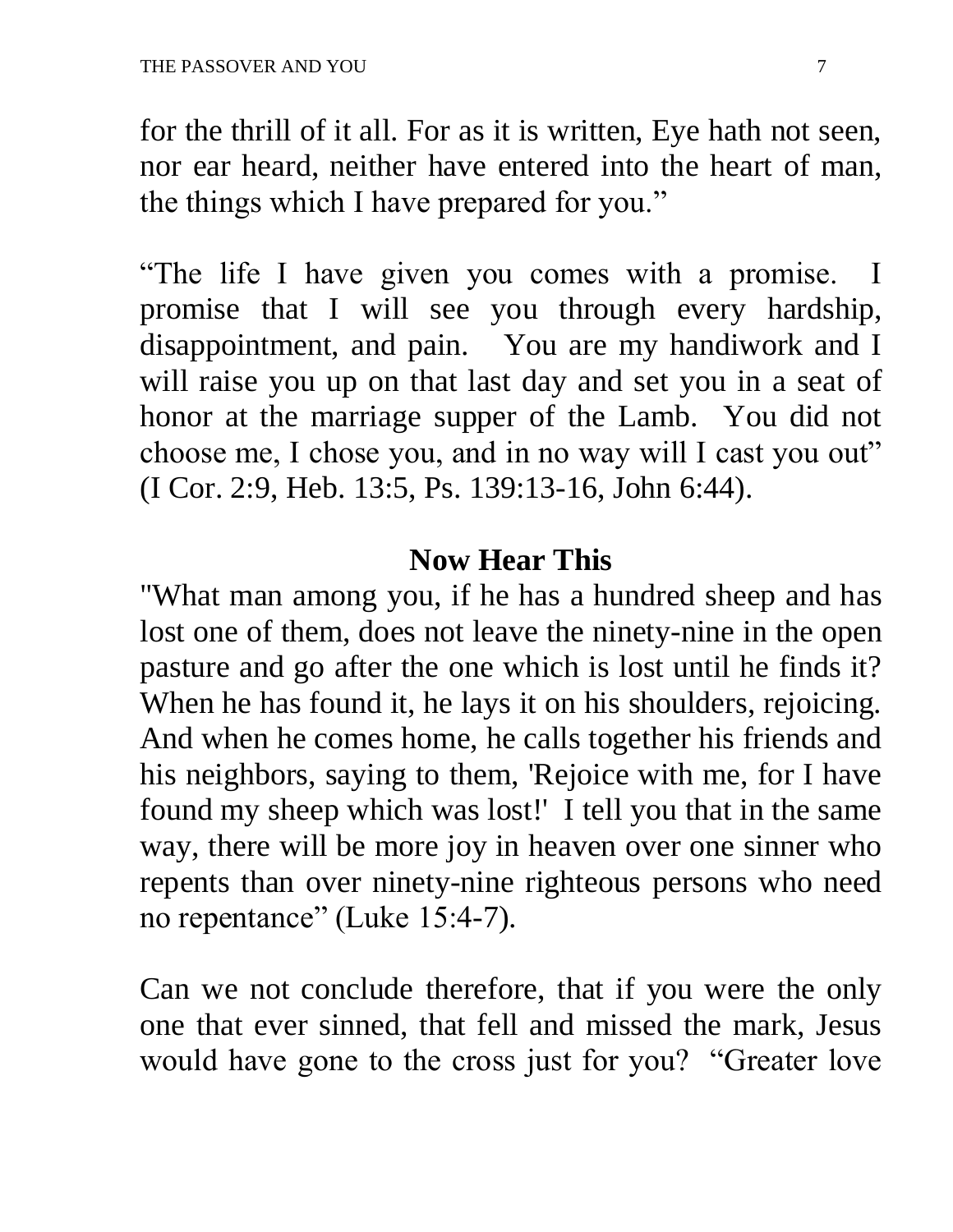hath no man than this, that a man lay down his life for his friends" (John 15:13).

The penalty for sin is the second death, from which there is no resurrection (Rev. 20:6; 21:8), but the penalty has been paid for you. Rejoice! You have been passed over because the sinless Lamb of God was not passed over. Keep this in mind as you partake of the symbol of *His blood and flesh*, on each  $14<sup>th</sup>$  of Nisan in remembrance of Him, the one who delivered us from the bondage of sin. Truly God has provided Himself a Lamb.

**Perhaps Now We Can Better Understand John 6:48-58.** "I am the bread of life. Your fathers ate the manna in the wilderness, and they died. This is the bread which comes down out of heaven, so that one may eat of it and not die. I am the living bread that came down out of heaven; if anyone eats of this bread, he will live forever; and the bread also which I will give for the life of the world is My flesh."

52 "Then the Jews began to argue with one another, saying, 'How can this man give us His flesh to eat?' 53 So Jesus said to them, "Truly, truly, I say to you, unless you eat the flesh of the Son of Man and drink His blood, you have no life in yourselves. 54 He who *eats My flesh and drinks My blood* has eternal life, and I will raise him up on the last day. 55 For My flesh is true food, and My blood is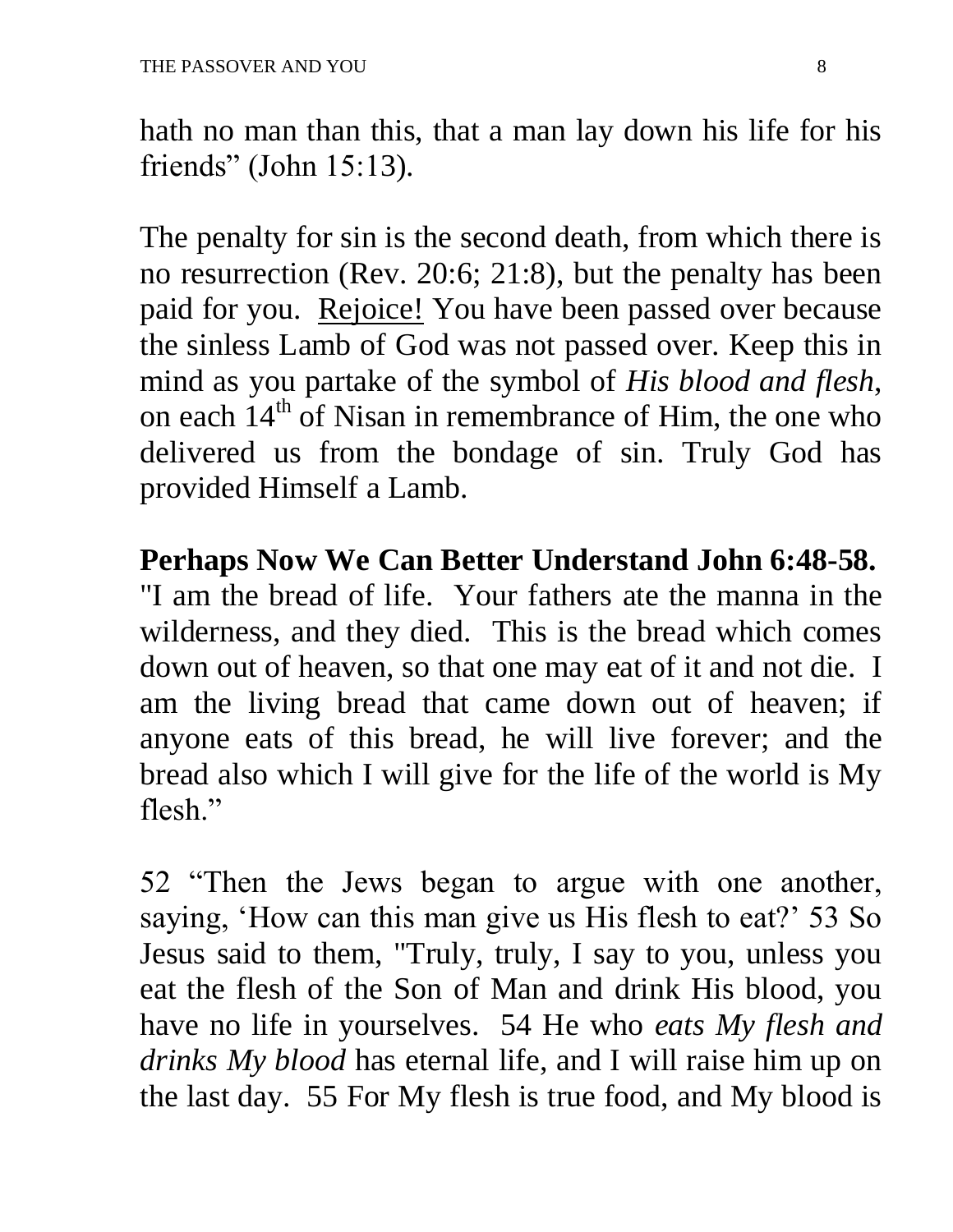true drink. 56 He who eats My flesh and drinks My blood abides in Me, and I in him. 57 As the living Father sent Me, and I live because of the Father, so he who eats Me, he also will live because of Me. 58 This is the bread which came down out of heaven; not as the fathers ate and died; he who eats this bread will live forever" NASU.

So to answer the question, what does the Passover have to do with you?

It's about you being passed over by the second death. It's about you being given the opportunity for eternal life. It's about the Father's love for you. It's about what Christ did for you. **IT'S ALL ABOUT YOU!**

Now it's up to you.

Will you accept the invitation from the King and hear those wonderful words mentioned in Matthew 25:34?

"Then the King will say to you, 'Come, you who are blessed of My Father, inherit the kingdom prepared for you from the foundation of the world."  $\Box$ 

Delmar Leger, Pastor, Christian Church Of God, Grand Junction, Co. www,ccofgod.org, (970) 249-6857, ©4/3/04, dlleger@montrose.net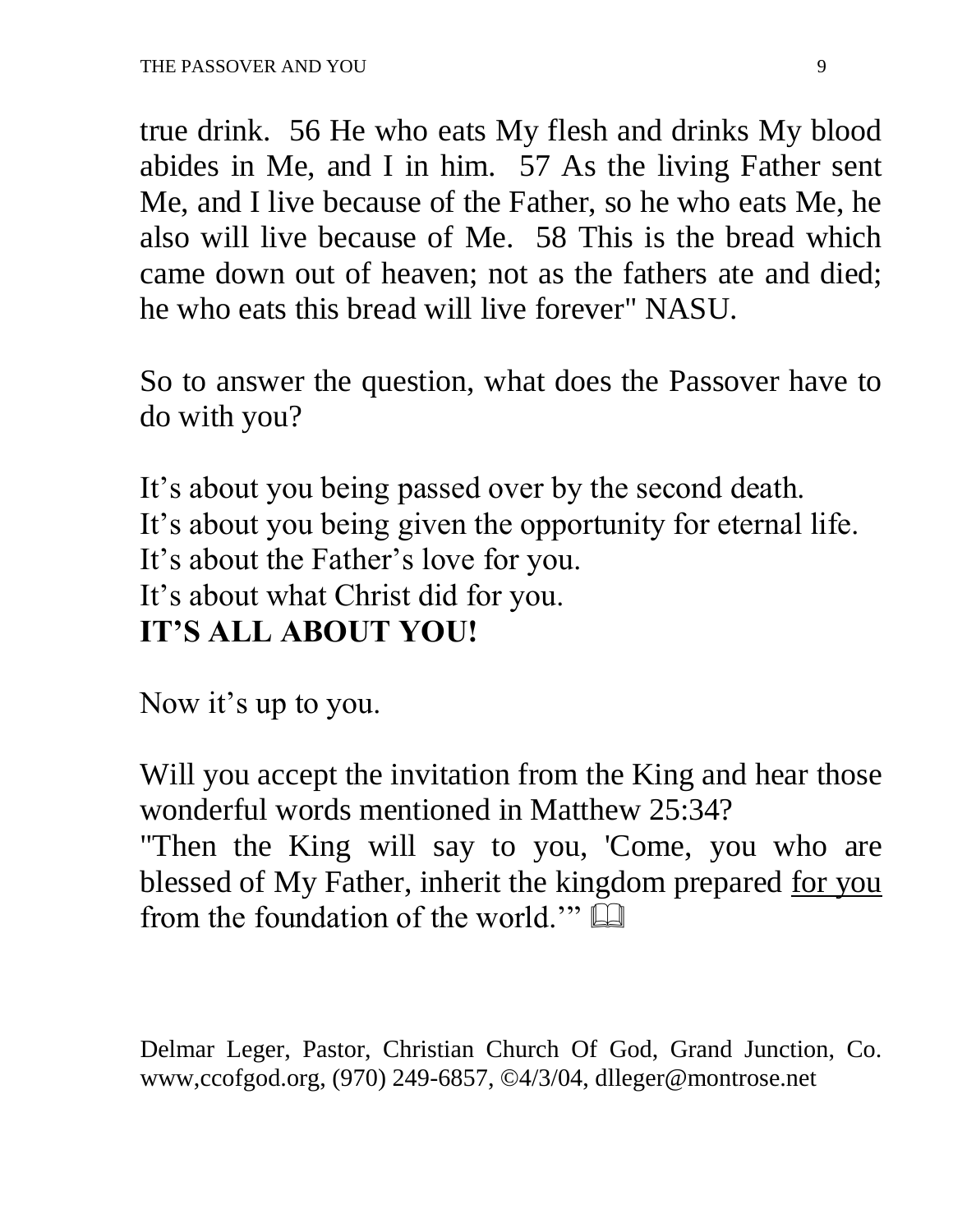"The doctrine of grace was neither conceived by man, nor gained its support from man. Grace is altogether divine, and is gifted only to those who receive it through belief and acceptance in God's chosen sacrificial Lamb, Jesus Christ, who died in our stead.

"Having, therefore, become partakers of His divine nature; is it not folly to go to the "wisdom" of man, human philosophy, or man's inner consciousness for confirmation or explanation of God's Word? Wouldn't that be like going to the convicted criminal in order to understand the excellence of criminal law?"

# $\rightarrow$

Adapted from the writings of Howard Cosby, Chancellor of the University of the City of New York, some time late in the last century. *The Fundamentals,* vol III, pp. 168-177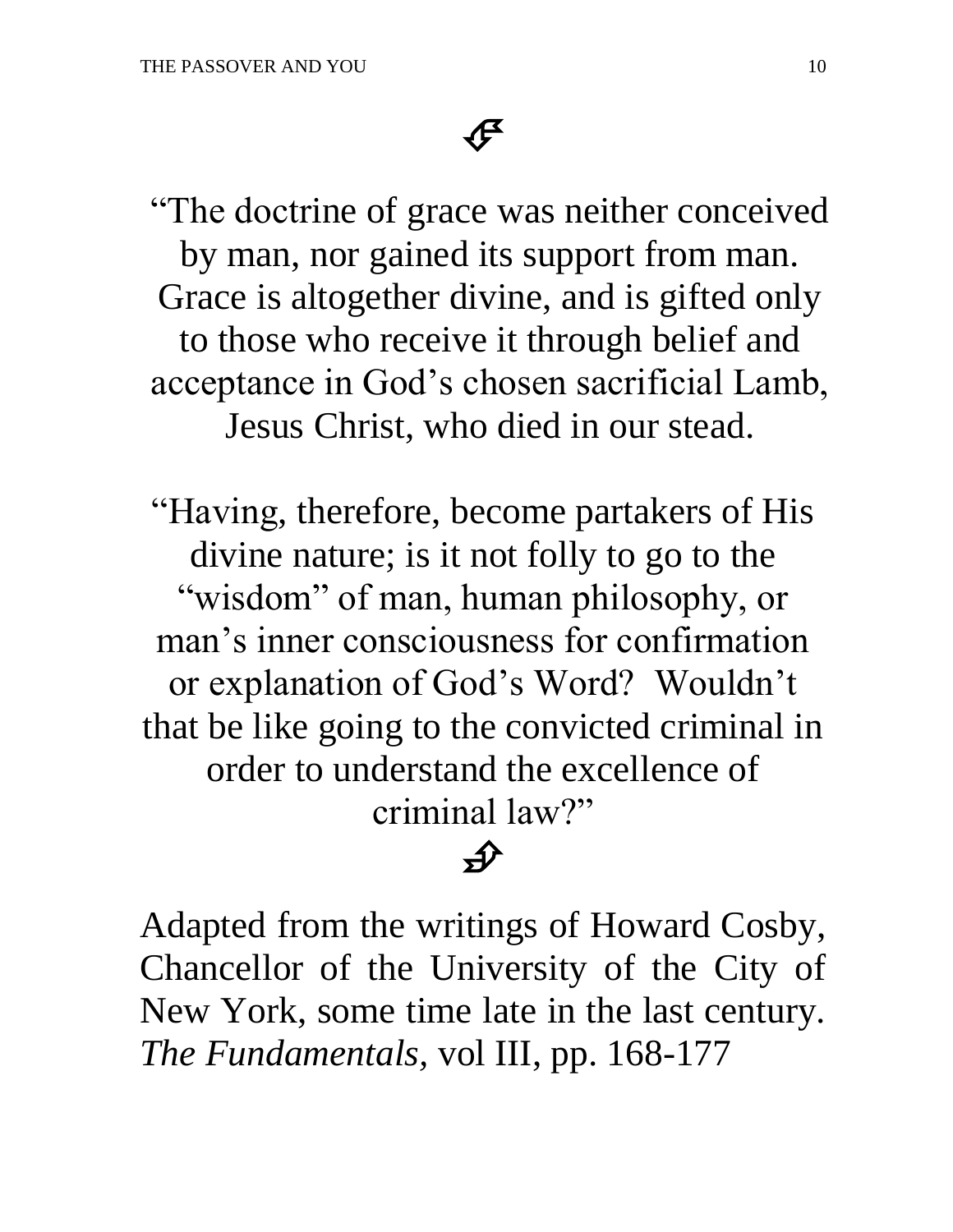Are all religions the same? Are there other paths to salvation?

"Neither is there salvation in any other: for there is none other name under heaven given among men, whereby we must be saved." Acts 4:12

# How could there be, isn't He the one that paid the price?

Other study guides of interest: A STORY OF GRACE DEATH OF A WORLD BRINGING MANY SONS TO GLORY WHOM DO MEN SAY THAT I, THE SON OF MAN AM GOD'S INTRIGUING CYCLE OF SEVENS PENTECOST THE SEVEN DAYS OF UNLEAVENED BREAD STANDING AWAY FROM THE CROWD

You were His in the very beginning and He wants you back!